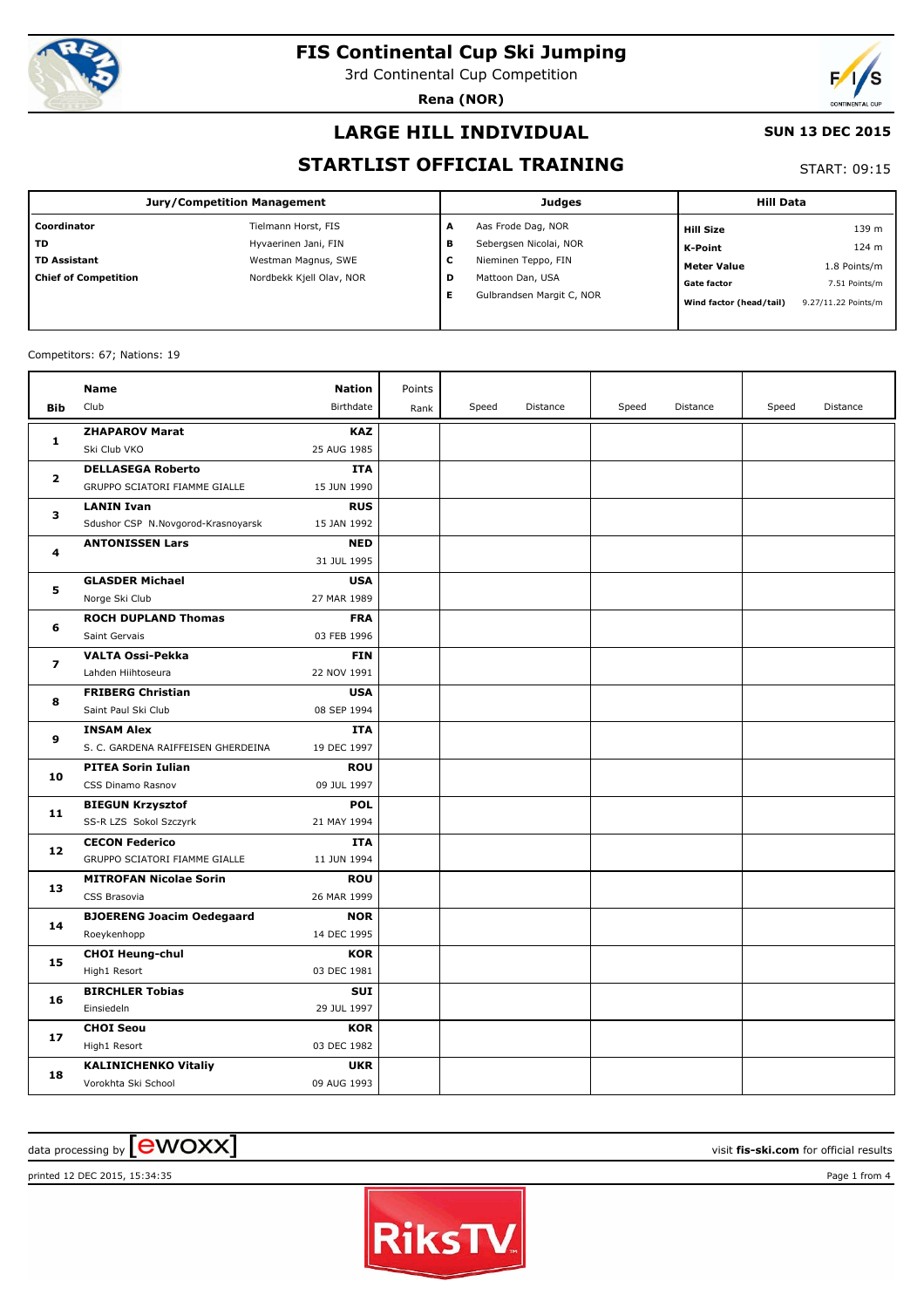

3rd Continental Cup Competition

**Rena (NOR)**



### **LARGE HILL INDIVIDUAL**

#### **SUN 13 DEC 2015**

### **STARTLIST OFFICIAL TRAINING**

START: 09:15

|     | <b>Name</b>                          | <b>Nation</b>             | Points         |       |          |       |          |       |          |
|-----|--------------------------------------|---------------------------|----------------|-------|----------|-------|----------|-------|----------|
| Bib | Club                                 | Birthdate                 | Rank           | Speed | Distance | Speed | Distance | Speed | Distance |
|     | <b>REVILLIOD BLANCHARD Noelig</b>    | <b>FRA</b>                |                |       |          |       |          |       |          |
| 19  | Les Contamines montjoie              | 20 DEC 1997               |                |       |          |       |          |       |          |
|     | <b>JELAR Ziga</b>                    | <b>SLO</b>                |                |       |          |       |          |       |          |
| 20  | Sk Triglav kranj                     | 22 OCT 1997               |                |       |          |       |          |       |          |
|     | <b>EGLOFF Luca</b>                   | <b>SUI</b>                |                |       |          |       |          |       |          |
| 21  | Grabserberg                          | 06 JUN 1995               |                |       |          |       |          |       |          |
|     | <b>BIELA Stanislaw</b>               | <b>POL</b>                |                |       |          |       |          |       |          |
| 22  | UKS SOLTYSIANIE STARE BYSTRE         | 02 APR 1994               |                |       |          |       |          |       |          |
|     | <b>HUBER Stefan</b>                  | <b>AUT</b>                |                |       |          |       |          |       |          |
| 23  | SC Seekirchen-Salzburg               | 08 MAR 1994               |                |       |          |       |          |       |          |
|     | <b>JUSTIN Rok</b>                    | <b>SLO</b>                |                |       |          |       |          |       |          |
| 24  | SSD Stol Zirovnica                   | 06 APR 1993               |                |       |          |       |          |       |          |
| 25  | <b>TAEHKAEVUORI Frans</b>            | <b>FIN</b>                |                |       |          |       |          |       |          |
|     | Lahden Hiihtoseura                   | 01 JAN 1992               |                |       |          |       |          |       |          |
| 26  | <b>NOUSIAINEN Eetu</b>               | <b>FIN</b>                |                |       |          |       |          |       |          |
|     | Puijo Ski club                       | 29 APR 1997               |                |       |          |       |          |       |          |
| 27  | <b>ALEXANDER Nicholas</b>            | <b>USA</b>                |                |       |          |       |          |       |          |
|     | Lebanon Outing Club                  | 24 AUG 1988               |                |       |          |       |          |       |          |
| 28  | <b>TKACHENKO Sergey</b>              | <b>KAZ</b>                |                |       |          |       |          |       |          |
|     | Almaty Skiclub                       | 08 JUN 1999               |                |       |          |       |          |       |          |
| 29  | <b>TROFIMOV Roman Sergeevich</b>     | <b>RUS</b>                |                |       |          |       |          |       |          |
|     | Sdushor CSP N. Novgorod              | 19 NOV 1989               |                |       |          |       |          |       |          |
| 30  | <b>KIM Hyun-ki</b>                   | <b>KOR</b>                |                |       |          |       |          |       |          |
|     | High1 Resort                         | 09 FEB 1983               |                |       |          |       |          |       |          |
| 31  | <b>PASICHNYK Stepan</b>              | <b>UKR</b>                |                |       |          |       |          |       |          |
|     | Kremenets ski school                 | 09 JAN 1998               |                |       |          |       |          |       |          |
| 32  | <b>SARDYKO Alexander</b>             | <b>RUS</b>                | $\overline{2}$ |       |          |       |          |       |          |
|     | Sdushor CSP N.Novgorod-Krasnoyarsk   | 08 MAY 1990               | 37.            |       |          |       |          |       |          |
| 33  | <b>BRASME Paul</b>                   | <b>FRA</b>                | 5              |       |          |       |          |       |          |
|     | <b>U.S VENTRON</b>                   | 03 AUG 1997               | 35.            |       |          |       |          |       |          |
| 34  | <b>SINKOVEC Jure</b><br>SSK SAM Ihan | <b>SLO</b><br>03 JUL 1985 | 5<br>35.       |       |          |       |          |       |          |
|     | <b>STURSA Vojtech</b>                | <b>CZE</b>                | 8              |       |          |       |          |       |          |
| 35  | Dukla Liberec                        | 03 AUG 1995               | 33.            |       |          |       |          |       |          |
|     | <b>AIGNER Clemens</b>                | <b>AUT</b>                | 9              |       |          |       |          |       |          |
| 36  | SV Innsbruck-Bergisel-Tirol          | 02 FEB 1993               | 32.            |       |          |       |          |       |          |
|     | <b>HVALA Jaka</b>                    | <b>SLO</b>                | 10             |       |          |       |          |       |          |
| 37  | Ssk Ponikve                          | 15 JUL 1993               | 30.            |       |          |       |          |       |          |
|     | <b>ZOGRAFSKI Vladimir</b>            | <b>BUL</b>                | 10             |       |          |       |          |       |          |
| 38  | <b>NSA</b>                           | 14 JUL 1993               | 30.            |       |          |       |          |       |          |
|     | <b>DIETHART Thomas</b>               | <b>AUT</b>                | 11             |       |          |       |          |       |          |
| 39  | UVB Hinzenbach-Oberoesterreich       | 25 FEB 1992               | 29.            |       |          |       |          |       |          |
|     | <b>TOROK Eduard</b>                  | <b>ROU</b>                | 12             |       |          |       |          |       |          |
| 40  | CSS Dinamo Rasnov                    | 02 MAY 1997               | 28.            |       |          |       |          |       |          |
|     | <b>TOLLINGER Elias</b>               | <b>AUT</b>                | 14             |       |          |       |          |       |          |
| 41  | SV Innsbruck-Bergisel-Tirol          | 25 MAR 1995               | 26.            |       |          |       |          |       |          |
|     | <b>ZNISZCZOL Aleksander</b>          | <b>POL</b>                | 14             |       |          |       |          |       |          |
| 42  | WSS Wisla                            | 08 MAR 1994               | 26.            |       |          |       |          |       |          |
|     |                                      |                           |                |       |          |       |          |       |          |

printed 12 DEC 2015, 15:34:35 Page 2 from 4



 $\frac{1}{2}$  data processing by  $\boxed{\text{ewOX}}$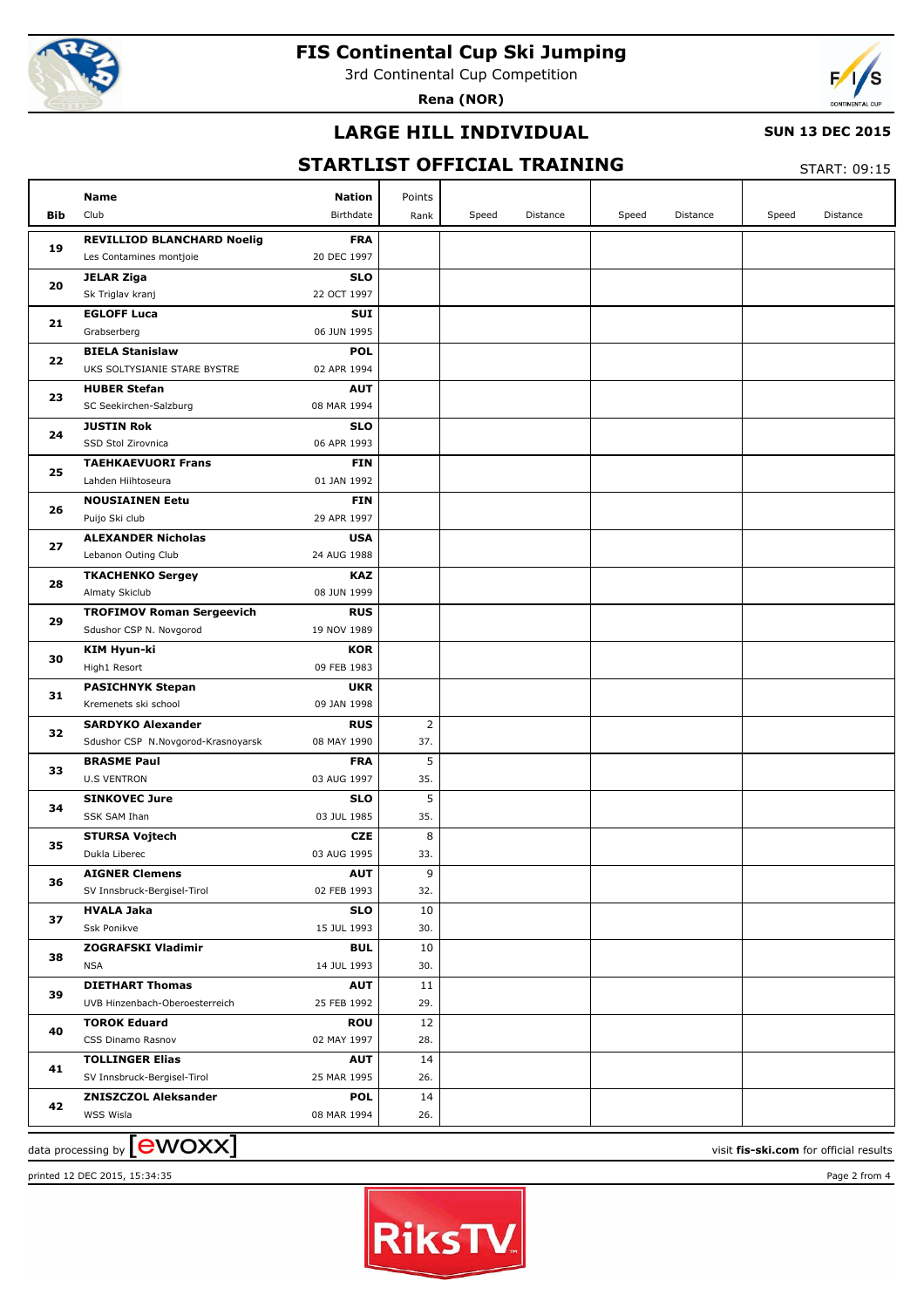

3rd Continental Cup Competition

**Rena (NOR)**



### **LARGE HILL INDIVIDUAL**

#### **SUN 13 DEC 2015**

## **STARTLIST OFFICIAL TRAINING**

START: 09:15

|            | Name<br><b>Nation</b>                                    | Points    |       |          |       |          |       |          |
|------------|----------------------------------------------------------|-----------|-------|----------|-------|----------|-------|----------|
| <b>Bib</b> | Club<br>Birthdate                                        | Rank      | Speed | Distance | Speed | Distance | Speed | Distance |
| 43         | <b>KAELIN Pascal</b><br>SUI<br>11 JAN 1993<br>Einsiedeln | 15<br>25. |       |          |       |          |       |          |
|            | <b>WINTER Paul</b><br><b>GER</b>                         | 18        |       |          |       |          |       |          |
| 44         | SC Willingen<br>05 OCT 1997                              | 23.       |       |          |       |          |       |          |
|            | <b>WOLNY Jakub</b><br><b>POL</b>                         | 18        |       |          |       |          |       |          |
| 45         | 15 MAY 1995<br>Lks Klimczok bystra                       | 23.       |       |          |       |          |       |          |
|            | <b>NAGLIC Tomaz</b><br><b>SLO</b>                        | 19        |       |          |       |          |       |          |
| 46         | 18 JUL 1989<br>SSK Alpina Ziri                           | 22.       |       |          |       |          |       |          |
|            | <b>SJOEEN Phillip</b><br><b>NOR</b>                      | 20        |       |          |       |          |       |          |
| 47         | 24 DEC 1995<br>Bekkelaget SK                             | 20.       |       |          |       |          |       |          |
|            | <b>KLUSEK Bartlomiej</b><br><b>POL</b>                   | 20        |       |          |       |          |       |          |
| 48         | 15 JAN 1993<br>LKS Klmczok Bystra                        | 20.       |       |          |       |          |       |          |
|            | <b>FUCHS Tim</b><br><b>GER</b>                           | 21        |       |          |       |          |       |          |
| 49         | SC Degenfeld<br>03 AUG 1997                              | 19.       |       |          |       |          |       |          |
|            | <b>KOZISEK Cestmir</b><br><b>CZE</b>                     | 22        |       |          |       |          |       |          |
| 50         | LSK Lomnice nad Popelkou<br>09 NOV 1991                  | 18.       |       |          |       |          |       |          |
|            | <b>ASCHENWALD Philipp</b><br><b>AUT</b>                  | 24        |       |          |       |          |       |          |
| 51         | 12 NOV 1995<br>SC Mayerhofen-Tirol                       | 17.       |       |          |       |          |       |          |
|            | <b>POL</b><br><b>MIETUS Krzysztof</b>                    | 27        |       |          |       |          |       |          |
| 52         | AZS Zakopane<br>08 MAR 1991                              | 16.       |       |          |       |          |       |          |
|            | <b>SIEGEL David</b><br><b>GER</b>                        | 28        |       |          |       |          |       |          |
| 53         | SV Baiersbronn<br>28 AUG 1996                            | 15.       |       |          |       |          |       |          |
|            | <b>ALTENBURGER Florian</b><br><b>AUT</b>                 | 31        |       |          |       |          |       |          |
| 54         | 02 NOV 1993<br>SC Seekirchen-Salzburg                    | 14.       |       |          |       |          |       |          |
|            | <b>LINDVIK Marius</b><br><b>NOR</b>                      | 40        |       |          |       |          |       |          |
| 55         | 27 JUN 1998<br>Raelingen Skiklubb                        | 13.       |       |          |       |          |       |          |
|            | <b>VANCURA Tomas</b><br><b>CZE</b>                       | 42        |       |          |       |          |       |          |
| 56         | TJ Dukla Liberec<br>10 SEP 1996                          | 12.       |       |          |       |          |       |          |
|            | <b>NEUMAYER Michael</b><br><b>GER</b>                    | 44        |       |          |       |          |       |          |
| 57         | SC 1906 Oberstdorf<br>15 JAN 1979                        | 11.       |       |          |       |          |       |          |
|            | <b>POGRAJC Andraz</b><br><b>SLO</b>                      | 55        |       |          |       |          |       |          |
| 58         | 26 SEP 1991<br>SK Zagorje                                | 10.       |       |          |       |          |       |          |
|            | <b>PASCHKE Pius</b><br><b>GER</b>                        | 61        |       |          |       |          |       |          |
| 59         | WSV Kiefersfelden<br>20 MAY 1990                         | 9.        |       |          |       |          |       |          |
|            | <b>GER</b><br><b>GEIGER Karl</b>                         | 65        |       |          |       |          |       |          |
| 60         | SC 1906 Oberstdorf<br>11 FEB 1993                        | 8.        |       |          |       |          |       |          |
| 61         | <b>EISENBICHLER Markus</b><br><b>GER</b>                 | 68        |       |          |       |          |       |          |
|            | <b>TSV Siegsdorf</b><br>03 APR 1991                      | 7.        |       |          |       |          |       |          |
| 62         | <b>ROEE Espen</b><br><b>NOR</b>                          | 69        |       |          |       |          |       |          |
|            | Tolga IL<br>26 JUL 1993                                  | 6.        |       |          |       |          |       |          |
| 63         | <b>BOYD-CLOWES Mackenzie</b><br><b>CAN</b>               | 95        |       |          |       |          |       |          |
|            | Altius Nordic Ski Club<br>13 JUL 1991                    | 5.        |       |          |       |          |       |          |
| 64         | <b>POL</b><br><b>STEKALA Andrzej</b>                     | 100       |       |          |       |          |       |          |
|            | Azs Zakopane<br>30 JUN 1995                              | 4.        |       |          |       |          |       |          |
| 65         | <b>BJERKEENGEN Fredrik</b><br><b>NOR</b>                 | 110       |       |          |       |          |       |          |
|            | 11 NOV 1988<br>Kolbukameratene IL                        | 3.        |       |          |       |          |       |          |
| 66         | <b>GRANERUD Halvor Egner</b><br><b>NOR</b>               | 160       |       |          |       |          |       |          |
|            | 29 MAY 1996<br>Asker Skiklubb                            | 1.        |       |          |       |          |       |          |



 $\frac{1}{2}$  data processing by  $\boxed{\text{ewOX}}$ 

printed 12 DEC 2015, 15:34:35 Page 3 from 4